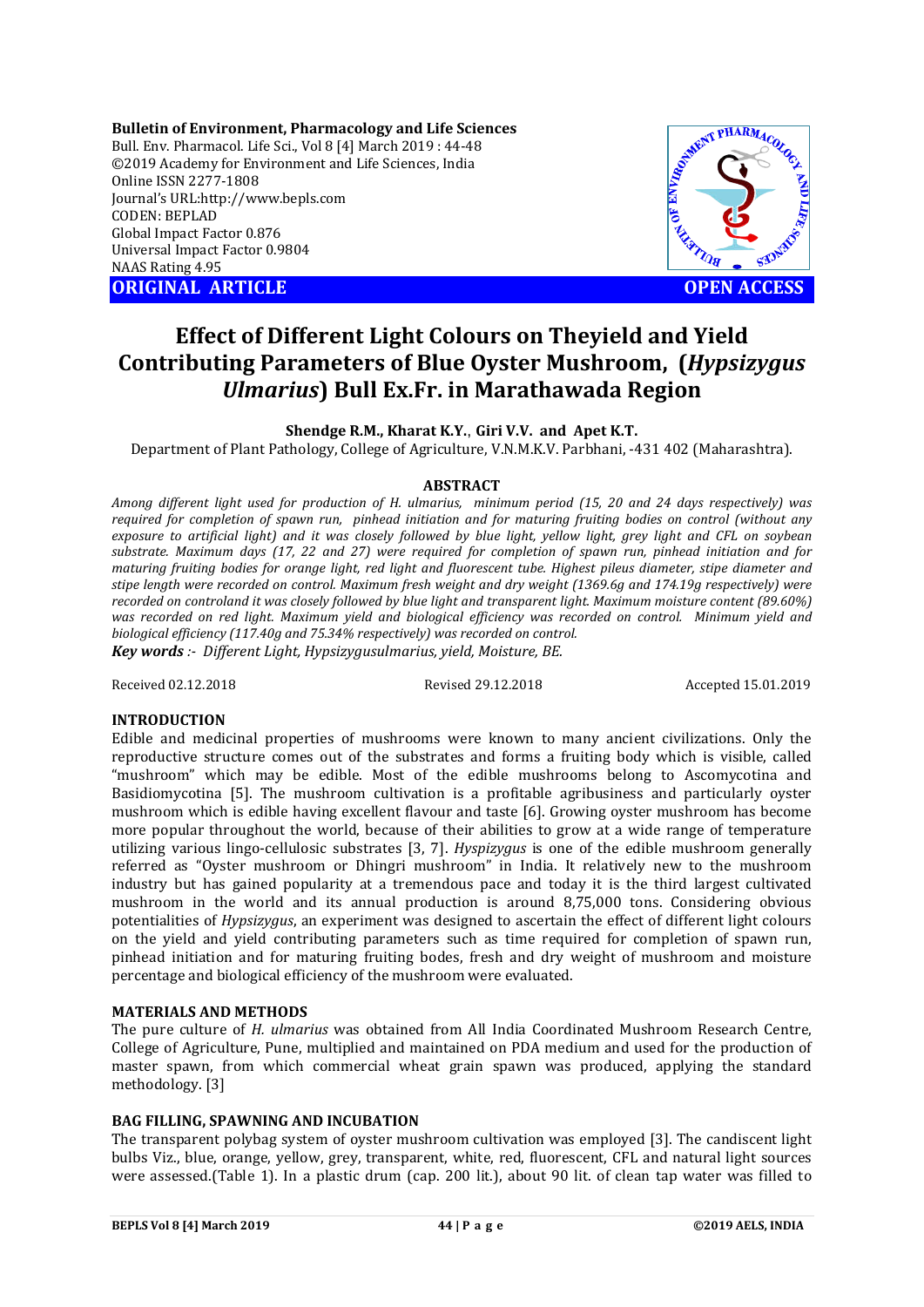#### **Shendge** *et al*

which 10-12kg dry soybean straw was separately steeped. In a plastic bucket, carbendanzim (50wp)  $\omega$ 7.5 g+ Formaline (37-40%) @125 ml were thoroughly mixed with 10 lit. water and this solution was slowly poured into the soybean straw steeped in the drum and kept as such overnight. On the next day morning, the straw was taken out, foiled into clean gunny bags and kept on raised platform to drain out excess water. This pre-soaked and chemically sterilized straw was used immediately for polybag filling. Transparent polythene bags of the size 35×55 cm<sup>2</sup> (100 guage thickness) sterilized with formaline @4% solution were used, of which lower corners were tied with the string so that the bed assumes a round shape after filling the straw. The processed straw was filled to these sterile polythene bags by multilayer spawning (spawning  $\omega$  2% of wet weight of the straw / substrate). The bags were filled upto 90% of their capacity, close their opening end tightly with the thread and with sterilised needle, about 20-25 minutes holes all around the filled bags were made.

Spawned substrate bags were incubated for spawn run in the room equipped with separate chambers and provide with the bulbs of various light colours and light sources. In this chambered room, the temperature and humidity were maintained around 20-25 °C and 70-80%, respectively with poor ventilation. For each treatment, 5 spawned beds per replication were maintained. The spawned beds kept in the room under natural light were maintained as under control. The experiment was planned with the CRD and all the treatment replicated thrice (Table 1). After completion of spawn run, the bags were removed by cutting longitudinally with sharp blade and these beds were kept under the artificially prepared compartments.In the cropping room where the temperature of 25-30°C and relative humidity 80-90% were maintained. Observations on vegetative growth parameters, yield contributing parameters, fresh fruiting body yield, dry weight of mushroom and biological efficiency were recorded at stipulated durations.

# **RESULT AND DISCUSSION**

The results obtained on the effect of various light colours and its sources on the parameters *viz*., days to spawn run, days to pinhead initiation, average numbers of pinheads, days to formation of matured fruiting bodies/ bed, stipe length, stipe and pileus diameter, fresh yield, dry weight and biological efficiency of *H. ulmarius* were recorded from time to time and the data obtained are presented in table 1- 3.

**Days required for completion of spawn run:** The data recorded with regard to influence of light colours on the number of days required for completion of spawn run presented in table 1. The number of days for completion of spawn run was ranged between 15.00 to 17.00.

|                |                         | Days required *for |                           |            |  |
|----------------|-------------------------|--------------------|---------------------------|------------|--|
| Tr.No.         | <b>Treatments</b>       | Spawn run          | <b>Pinhead initiation</b> | <b>MFB</b> |  |
| <b>T1</b>      | <b>Blue</b>             | 15                 | 20                        | 24         |  |
| T <sub>2</sub> | Orange                  | 17                 | 22                        | 27         |  |
| <b>T3</b>      | Yellow                  | 15                 | 20                        | 25         |  |
| <b>T4</b>      | Grev                    | 15                 | 19                        | 24         |  |
| T <sub>5</sub> | <b>Transparent</b>      | 16                 | 20                        | 26         |  |
| T <sub>6</sub> | White                   | 16                 | 22                        | 27         |  |
| <b>T7</b>      | Red                     | 17                 | 22                        | 27         |  |
| T8             | <b>Fluorescent tube</b> | 16                 | 23                        | 28         |  |
| <b>T9</b>      | <b>CFL</b>              | 16                 | 20                        | 24         |  |
| <b>T10</b>     | Control                 | 15                 | 20                        | 24         |  |

**Table 1. Effect of various light colour on vegetative and reproductive growth of** *H***.***ulmarius.*

⃰: Average of three replications, Bed : 1.5kg dry substrate/bed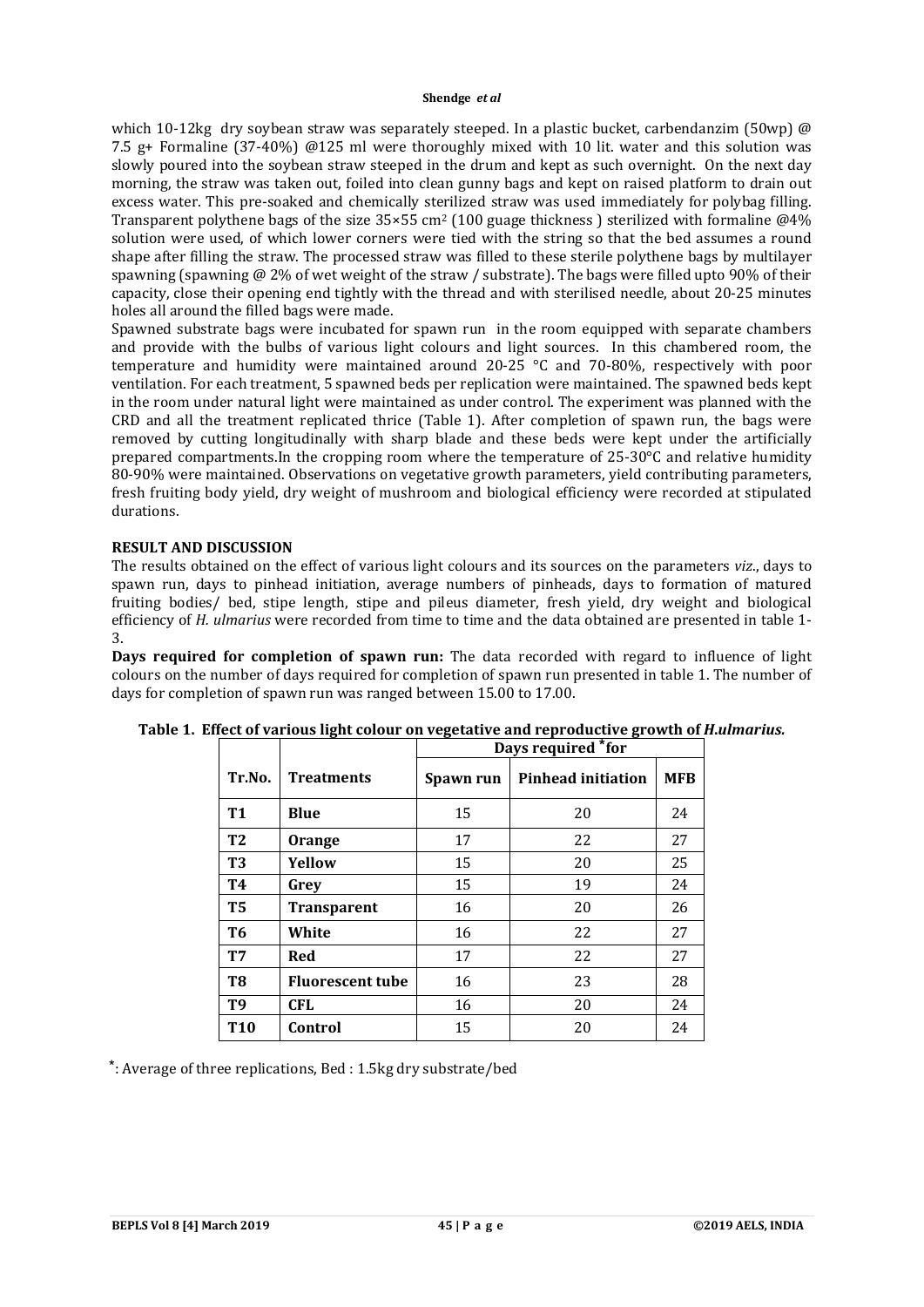## **Shendge** *et al*

|                 |                                                       | Av. Number *of  |            | Av. Size**of                 |                                      |                                               |
|-----------------|-------------------------------------------------------|-----------------|------------|------------------------------|--------------------------------------|-----------------------------------------------|
| Tr. No.         | <b>Treatments</b>                                     | <b>Pinheads</b> | <b>MFB</b> | Pileus Dia.<br>$\text{(cm)}$ | Stipe Dia.<br>$\text{(cm}^2\text{)}$ | <b>Stipe length</b><br>$\text{(cm}^2\text{)}$ |
| <b>T1</b>       | Blue                                                  | 263.33          | 244.67     | 7.53<br>(15.92)              | 3.66<br>(11.03)                      | 7.7<br>(16.10)                                |
| T <sub>2</sub>  | Orange                                                | 203.00          | 183.00     | 7.26<br>(15.63)              | 3.60<br>(10.93)                      | 6.56<br>(14.84)                               |
| T <sub>3</sub>  | Yellow                                                | 205.00          | 184.00     | 7.43<br>(15.81)              | 3.73<br>(11.12)                      | 6.50<br>(14.76)                               |
| <b>T4</b>       | Grey                                                  | 226.33          | 206.33     | 7.30<br>(15.67)              | 3.50<br>(10.78)                      | 6.46<br>(14.73)                               |
| <b>T5</b>       | Transparent                                           | 247.67          | 225.64     | 6.70<br>(14.99)              | 4.16<br>(11.77)                      | 7.63<br>(16.03)                               |
| T <sub>6</sub>  | White                                                 | 245.67          | 226.00     | 6.60<br>(14.88)              | 3.73<br>(11.13)                      | 6.90<br>(15.22)                               |
| <b>T7</b>       | Red                                                   | 175.33          | 158.33     | 5.53<br>(13.60)              | 3.36<br>(10.57)                      | 5.53<br>(13.60)                               |
| T <sub>8</sub>  | Fluorescent                                           | 181.67          | 167.33     | 5.50<br>(13.56)              | 3.96<br>(11.48)                      | 6.76<br>(15.07)<br>(15.07)                    |
| <b>T9</b>       | <b>CFL</b>                                            | 235.00          | 208.67     | 5.80<br>(13.93)              | 4.33<br>(12.01)                      | 6.40<br>(14.65)                               |
| T <sub>10</sub> | Control (without any exposure<br>of artificial light) | 276.00          | 252.67     | 8.16<br>(16.60)              | 4.36<br>(12.05)                      | 8.66<br>(17.11)                               |
| S.E.±           |                                                       | 2.72            | 3.07       | 0.13                         | 0.18                                 | 0.12                                          |
| C.D.1%          |                                                       | 10.94           | 12.36      | 0.54                         | 0.76                                 | 0.51                                          |
| C.V.            | t                                                     | 2.09            | 2.58       | 1.53                         | 2.90                                 | 1.46                                          |

# **Table 2.Effect of different light on number of pinheads, matured fruiting bodies and size of pileus and stipe in** *H. ulmarius.*

⃰: Average of three replications, ⃰ ⃰ : Average of ten fruiting bodies.

**Table 3. Effect of different light on yield, dry weight, moisture content and biological efficiency** 

| Tr.<br>No.      | <b>Treatments</b>                                        | Yield<br>$(g/bed)^*$ | Dry<br>Weight (g)* | <b>Moisture</b><br>$(\%)^*$ | B.E.<br>$(\%)^*$ |
|-----------------|----------------------------------------------------------|----------------------|--------------------|-----------------------------|------------------|
| <b>T1</b>       | Blue                                                     | 1353.60              | 168.59             | 87.54<br>(69.32)            | 90.24<br>(71.79) |
| T <sub>2</sub>  | Orange                                                   | 1267.20              | 130.54             | 89.22<br>(70.82)            | 84.47<br>(66.79) |
| T <sub>3</sub>  | Yellow                                                   | 1289.1               | 136.21             | 89.43<br>(71.01)            | 85.94<br>(67.97) |
| <b>T4</b>       | Grey                                                     | 1335.6               | 146.86             | 89.33<br>(70.93)            | 89.00<br>(70.63) |
| T <sub>5</sub>  | Transparent                                              | 1352.2               | 166.25             | 87.70<br>(69.46)            | 90.13<br>(71.69) |
| T6              | White                                                    | 1347.2               | 157.53             | 88.30<br>(69.99)            | 89.81<br>(71.38) |
| T7              | Red                                                      | 1129.8               | 117.40             | 89.60<br>(71.18)            | 75.34<br>(60.22) |
| T <sub>8</sub>  | Fluorescent                                              | 1175.6               | 130.39             | 88.90<br>(70.53)            | 78.36<br>(62.27) |
| T <sub>9</sub>  | <b>CFL</b>                                               | 1351.0               | 148.38             | 88.86<br>(70.49)            | 78.86<br>(70.50) |
| T <sub>10</sub> | Control (without<br>any exposure of<br>artificial light) | 1369.6               | 174.19             | 87.28<br>(69.09)            | 91.29<br>(72.85) |
| $S.E.M. \pm$    |                                                          | 2.79                 | 2.73               | 0.16                        | 0.41             |
| C.D.1%          |                                                          | 11.23                | 11.00              | 0.66                        | 1.65             |
| C.V.            |                                                          | 3.72                 | 3.19               | 0.40                        | 1.03             |

**⃰:Mean of three replications, B.E.: Biological efficiency, Bed : 1.5 kg dry substrate**

**⃰ ⃰: Figures in parenthesis are angular transformed values.**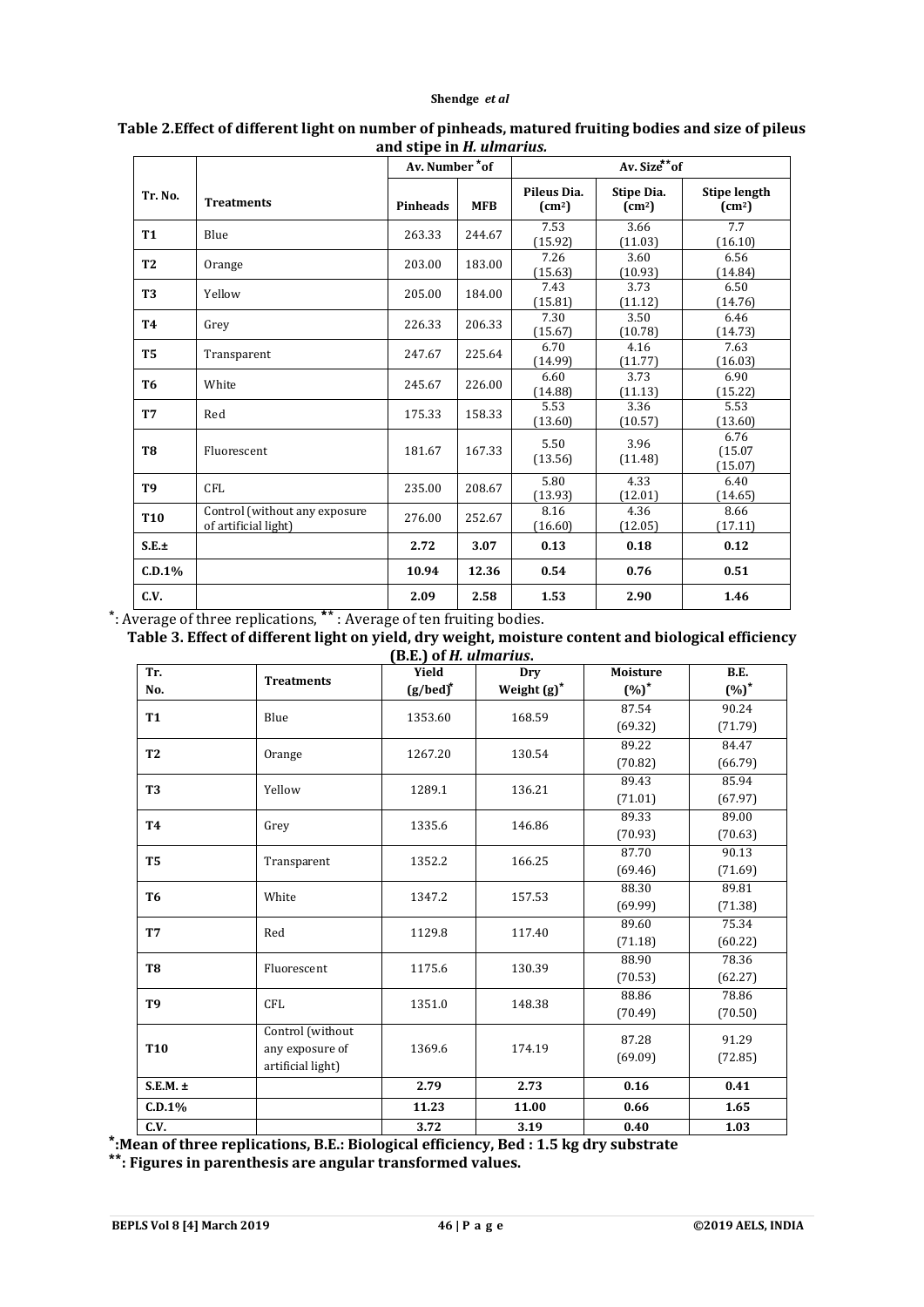Result indicated that significantly minimum time (15 days) required for spawn run by mycelium of *H. ulmarius* was recorded on blue colour light and it was similar with yellow colour light, Grey colour light and on control bed (each of 15 days). Maximum time (17 days) required for completion of spawn run was on red and orange coloured light followed by transparent colour light, white coloured light, fluorescent colour tube and CFL bulb (each of 16.00 days).

**Days required for pinhead initiation :** After the complete colonization of the substrate beds were kept for fruiting. The number of days required for initiation of pinheads was ranged between 19-24 days. It is obvious from the table that minimum time for initiation of pinheads (19.00 days) was taken by grey light and was closely followed by blue colour light, transparent colour light yellow colour light and CFL bulb (each of 20.00days). Maximum number of days (23.00) required for pinhead initiation was recorded on fluorescent tube and this was followed by red colour light, white colour light and orange colour light (each of 22.00days).

**Days required for matured fruiting bodies :** The number of days required for matured fruit bodies ranged between 24.00- 28.00 days. The minimum number of days (24.00 days) required for matured fruiting bodies was recorded on the blue colour light, grey colour light and CFL bulb and control (without any exposure of artificial light) (each of 24.00 days). Maximum number of days required for matured fruiting bodies was recorded on fluorescent tube (28.00days) and it was closely followed by orange colour light, white colour light and red colour light (each of 27 days).

**Average number of pinheads/bed :** The average number of pinheads of *H. ulmarius* in present investigation ranged between 175.33- 276.00. Minimum average number of pinheads /bed (175.33) were recorded in treatment which received red light colour. It was followed by fluorescent tube light (181.67), orange light colour (203.00) and yellow light colour (205.00) which was at par with each other. Maximum numbers of pinheads (176.00) were recorded on control (without any exposure to artificial light) followed by blue light colour (263.33), transparent light colour (247.67), white light colour (245.67) and grey colour light (226.33).

**Average number of matured fruiting bodies :** It is revealed from Table 2 the effect of light colours on average number of fruiting bodies of *H. ulmarius*. The average number of matured fruiting bodies of *H. ulmarius* in present investigation ranged between 158.33 -252.67. The mean data revealed that maximum average number of fruiting bodies (252.67) were obtained in control (without any exposure to artificial light). It was at par with blue colour of light (144.67). Minimum average number of matured fruiting bodies were obtained from red light colour (158.33) and was followed by fluorescent tube (167.33), orange light colour (183.00) and yellow light colour (184.00).

**Average diameter of pileus (cm2) :-** The average pileus diameter of *H. ulmarius* on different light colours was recorded in between  $5.53-8.16$  cm<sup>2</sup>. The highest average pileus diameter  $(8.16 \text{ cm}^2)$  was recorded on control (without any exposure to artificial light) followed by blue light colour (7.53 cm2) followed by yellow light colour (7.43 cm2) and grey light colour (7.30 cm2). Minimum average diameter of pileus was recorded on treatment which received red light colour (5.53 cm2) followed by fluorescent light (5.50 cm2).

**Average diameter of stipe (cm2) :** Table 2 revealed that the effects of different light colours on the average diameter of stipe of *H. ulmarius.*The average diameter of stipe of *H. ulmarius* in present investigation ranged between 3.36-4.36 cm<sup>2</sup>. Maximum average diameter of stipe  $(4.36 \text{ cm}^2)$  was recorded in treatment with control (without any exposure to artificial light) which was at par with blue light (3.66 cm<sup>2</sup>) and orange light colour (3.60 cm<sup>2</sup>). It was closely followed by CFL (4.33 cm<sup>2</sup>), transparent light colour  $(4.16 \text{ cm}^2)$ . Minimum average diameter of stipe  $(3.3 \text{ cm}^2)$  was recorded in the treatment which received red light colour which was closely followed by grey light colour (3.50 cm<sup>2</sup>).

**Average length of stipe (cm2) :** In the present investigation average length of stipe of *H. ulmarius* ranged between 6.40-8.66 cm2. The highest average length of stipe (8.66 cm2) was recorded on control (without any exposure to artificial light) which was closely followed by blue light colour (7.70 cm2), transparent light (7.63 cm2). The minimum average stipe length was recorded on red light colour (5.53 cm2) followed by CFL bulb (6.40 cm2).

**Fresh yield of mushroom:** The results regarding the effect of different light colours on average yield of *H. ulmarius* are given in table 3 revealed that the effect of light colours on the yield of fruiting bodies of *H. ulmarius.* The fresh yield of test mushroom on different light colours was ranged from1129.8-1369.6 g / 1.5 kg dry substrate. In the present investigation the maximum fresh weight of mushroom *H. ulmarius* was recorded in treatment control (without any exposure to artificial light) and that was closely followed by treatment which received blue light colour (1353.60 g) transparent light colour (1352.3 g), CFL bulb 1351.0 g), white light colour (1347.2 g) and grey light colour (1335.6 g). Minimum fresh yield was recorded on the treatment which received red light colour (1129.8 g) followed by fluorescent bulb (1175.6 g).